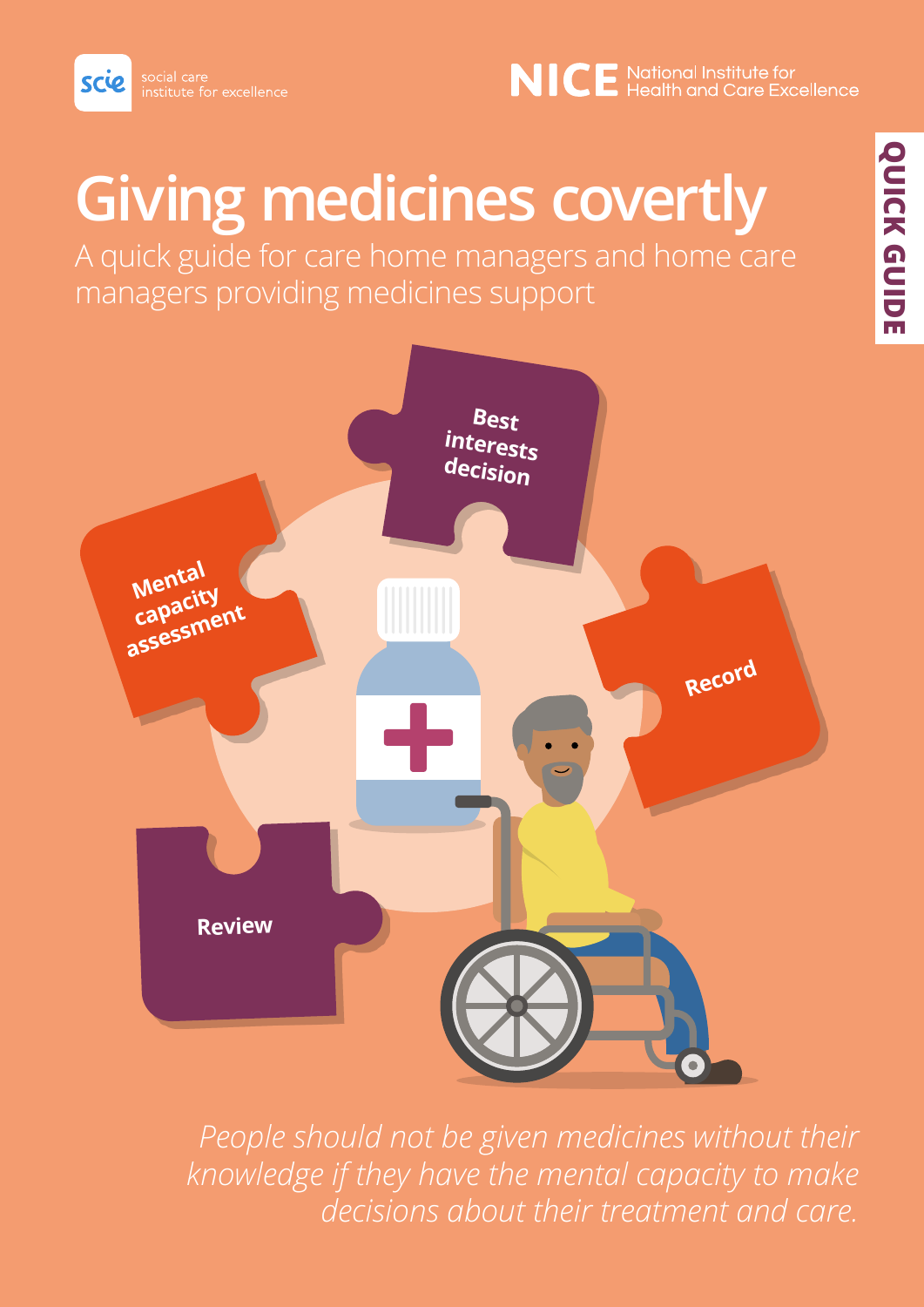### **Adults should not be given medicines covertly unless they have been assessed as lacking the mental capacity to make decisions about their health or medicines.**

If they lack capacity to make these decisions and it is assessed as being in their best interests, they may need to be given medicines without their knowledge or consent (e.g. hidden in food or drink). Care staff need to be aware of the Mental Capacity Act and its Code of Practice and the Deprivation of Liberty Safeguards to protect both the person and themselves.

## **Capacity and consent**

Support people to make informed decisions about their medicines wherever possible.





If they decline their medicine and have the capacity to make this decision, care staff should record that they have declined and the reason why (if a reason is given) on the medicines administration record (MAR). If this happens regularly or may present a risk to the person's health, ask the prescriber to review the person's treatment. It may be possible to stop the medicine or prescribe an alternative.



Look out for anything that might make it harder for the person to give or communicate informed consent and identify what support might help. Note this in the care record. Things to consider include:

- Mental health problems
- Lack of capacity to make decisions
- Health problems, including with vision or hearing
- Difficulties reading, speaking or understanding English
- Cultural differences

Actively involve people in discussions and record their views and preferences about their medicines while they are able to make decisions. This information will help make decisions in their best interests if they lose capacity in the future.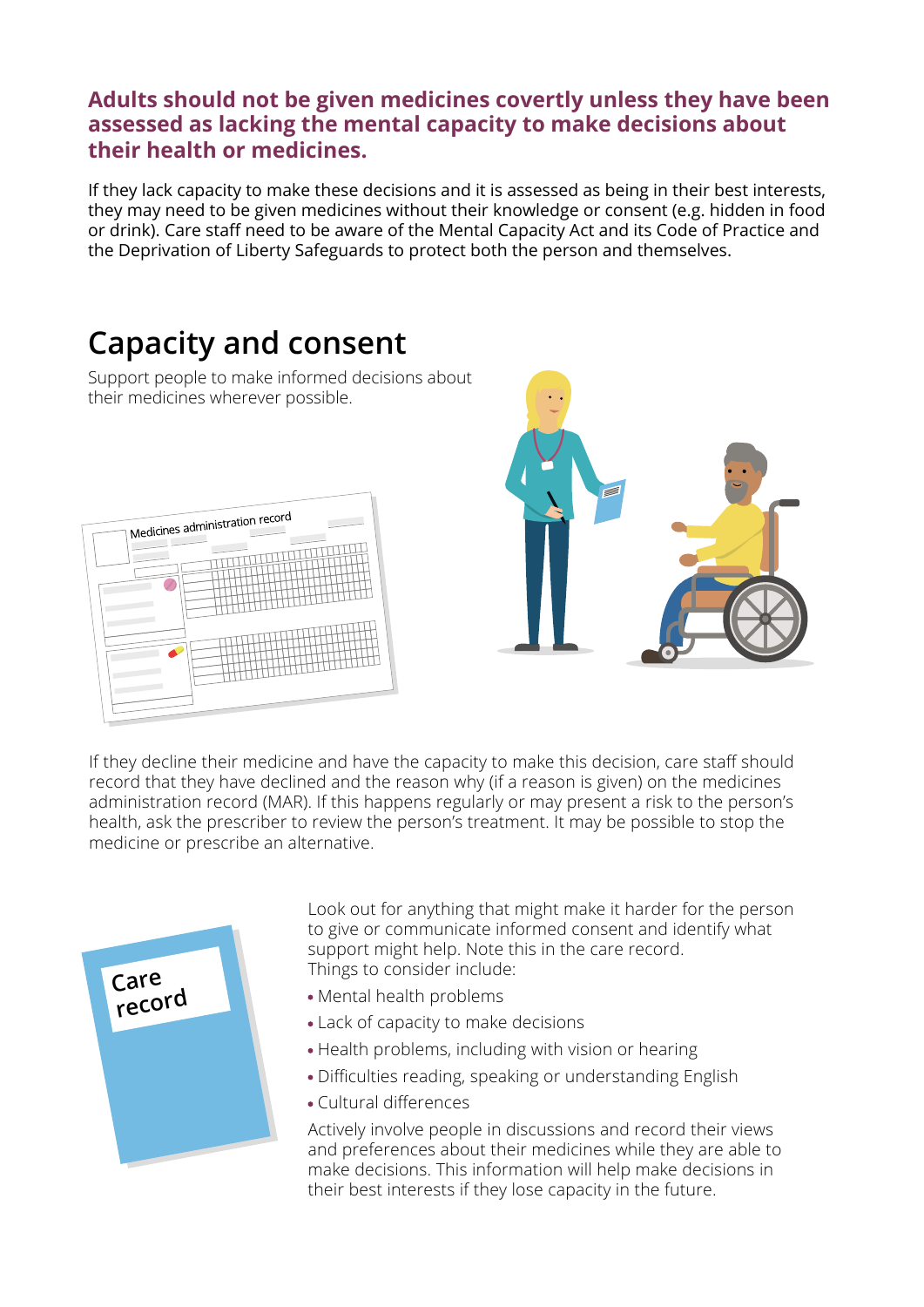## **Making a decision to give medicines covertly**

A medicines policy, including a process for giving medicines covertly, should be in place. The process should cover:

#### **Mental capacity assessment**

If there are concerns about the person's ability to give informed consent to take their medicines, an appropriate person (e.g. the prescriber) should carry out a mental capacity assessment. Check that care staff know where to go for advice if they feel a mental capacity assessment may be needed.

#### **Best interests meeting**

If the person does not have capacity to make decisions about their medicines, arrange a best interests meeting. The prescriber, in discussion with care staff, a pharmacist, and someone who can communicate the views and interests of the person, such as a family member or advocate, should decide whether the medicines can be stopped or given in a different form, or whether it is in the person's best interests to be given the medicines without their knowledge. Check whether the person has made an advance decision. Medicines should not be given covertly unless agreed at this meeting.

#### **Keeping records**

Record the outcome of the mental capacity assessment and any decisions made during the best interests meeting. Note who was involved and agree where this record will be kept. Make sure the person's care plan is updated to reflect the decisions made and to provide clear authorisation to care staff to give medicines without the person knowing.

#### **Making a plan**

Seek advice from a pharmacist to plan how each medicine can be safely <sup>g</sup>iven without the person knowing. The plan should ensure that any food or drink containing medicines cannot be consumed by another person. What instructions or training do care staff need to be able to put the plan into action? Have care staff providing medicines support been assessed as competent to administer the person's medicines covertly?

#### **Regular reviews**

As a person's capacity to make decisions about their medicines can fluctuate over time, the appropriate people (e.g. including the prescriber) should regularly review the decision to give medicines covertly to check whether it is still needed.

## **Urgent decisions**

A best interests meeting should be held before any medicine is given without the person knowing. If a decision is needed urgently, this can be made in a discussion between the care staff, prescriber and family or advocate, as long as a formal best interests meeting is arranged as soon as possible. Record any decisions made.